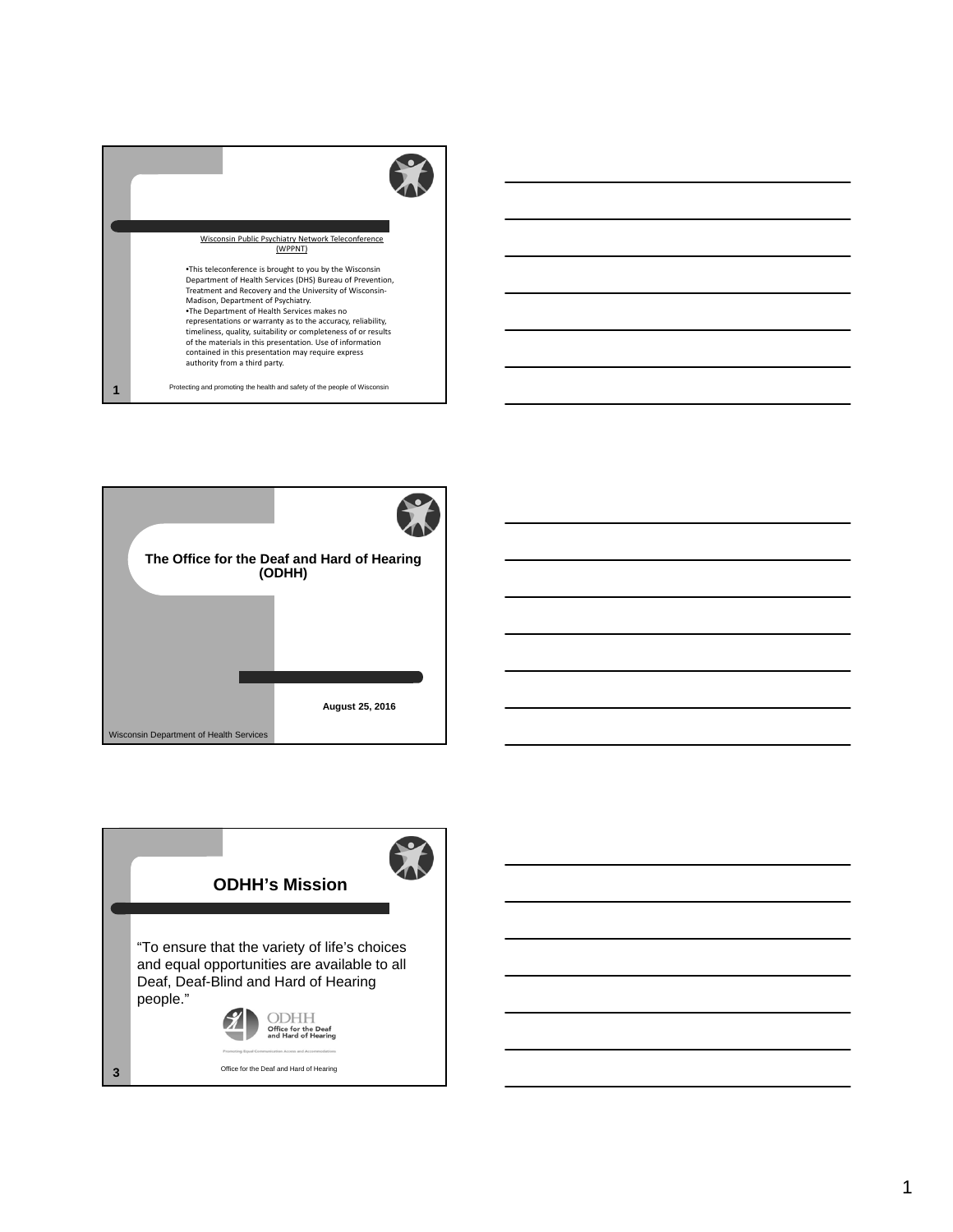| <b>Hearing Loss in the United States</b>                                                                                                                                                                                   |                                                           |                                            |                                         |                                                               |                                           |  |  |
|----------------------------------------------------------------------------------------------------------------------------------------------------------------------------------------------------------------------------|-----------------------------------------------------------|--------------------------------------------|-----------------------------------------|---------------------------------------------------------------|-------------------------------------------|--|--|
|                                                                                                                                                                                                                            |                                                           |                                            |                                         |                                                               |                                           |  |  |
| "Have hearing loss"<br>includes both Deaf and Hard of Hearing<br>Per US Census 2010<br>Gallaudet Research Institute surveys from 1997-2003<br>U.S. Bureau of the Census - 2008 American Communities Survey 1-year Estimate |                                                           |                                            |                                         |                                                               |                                           |  |  |
| <b>Total IIS.</b><br><b>Population</b>                                                                                                                                                                                     | Drimated number<br>of Deaf and Hard of<br>Hearing Persons | Percentage of<br>the<br><b>Presilation</b> | Wisconsin                               | Estimated<br>monkey of Deal<br>and Hard of<br>Hearing persons | Percentage of<br>the<br><b>Perulation</b> |  |  |
| 308,745,538                                                                                                                                                                                                                | 40.136.919                                                | 13%                                        | 5,686,986                               | 184.238                                                       | <b>S.24%</b>                              |  |  |
| >6 years old                                                                                                                                                                                                               | 726.478                                                   | 1.81%                                      | Ages 0-5:                               |                                                               |                                           |  |  |
| Ages 18-34:<br>67.414,000                                                                                                                                                                                                  | 2.292.076                                                 | 3.4%                                       | Ages 5-17:                              | 16.073                                                        | 1.2%                                      |  |  |
| Ages 35-44:<br>38.019.000                                                                                                                                                                                                  | 2.395.197                                                 | 6.3%                                       | Ages 18-34:<br>1,270,950                | 11.439                                                        | 9%                                        |  |  |
| Ages 45-54:<br>25.008.000                                                                                                                                                                                                  | 2.643.804                                                 | 10.3%                                      | Ages 35-64:<br>2.299.250                | 66,678                                                        | 2.9%                                      |  |  |
| Ages 55-64:<br>21.217,000                                                                                                                                                                                                  | 3.267.418                                                 | 15.4%                                      | Ages 65-74:<br>400,496                  | 37,646                                                        | 9.4%                                      |  |  |
| Ages 65 and over:<br>30.043.000                                                                                                                                                                                            | 8,742,513                                                 | 29.1%                                      | Ages 75 and over:<br>376,818            | 86,668                                                        | 23%                                       |  |  |
|                                                                                                                                                                                                                            |                                                           |                                            | Office for the Deaf and Hard of Hearing |                                                               |                                           |  |  |





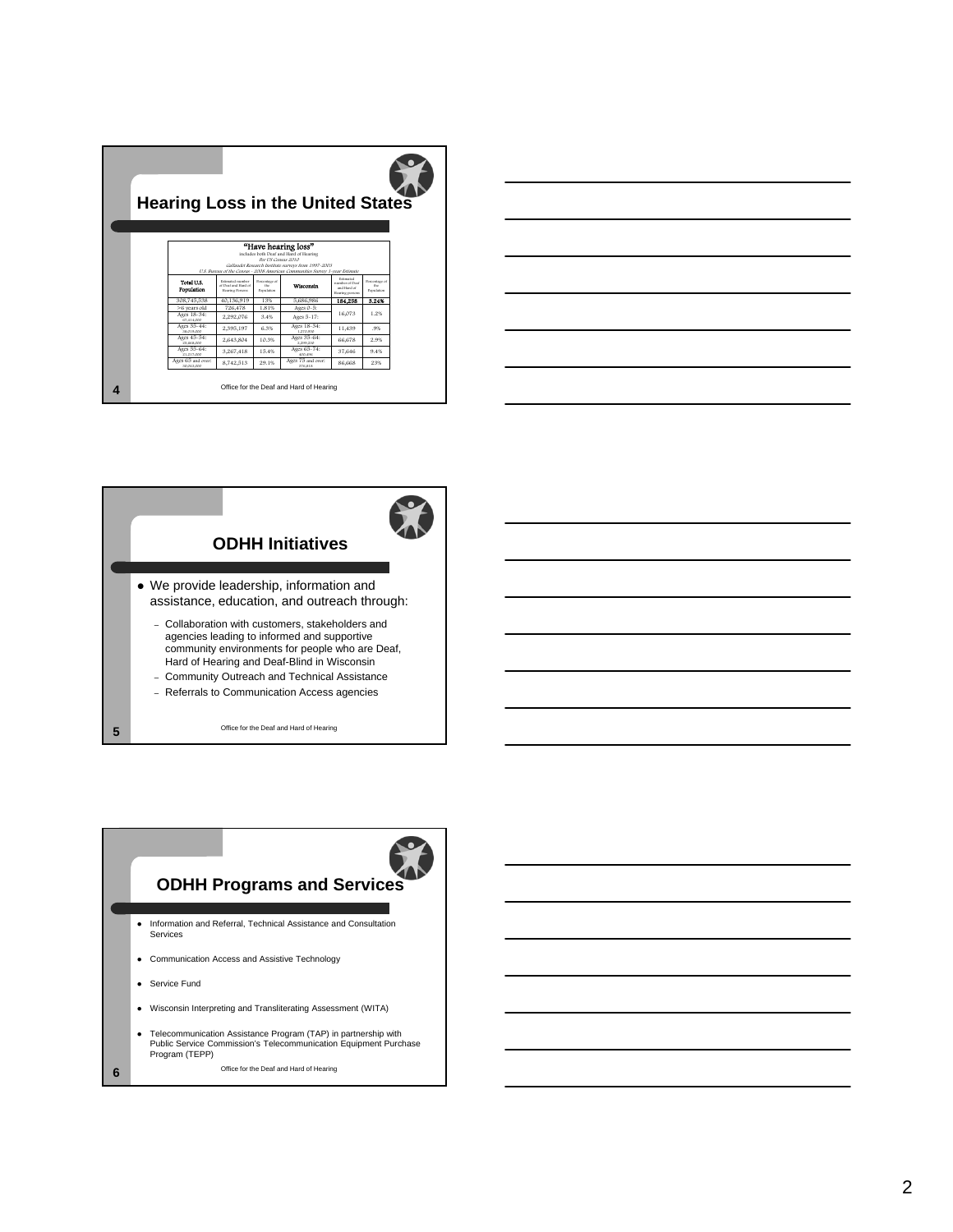# **Service Fund**

- Provides financial assistance for communication access services in situations not covered by the Americans with Disabilities Act (ADA) or Section 504 of the Rehabilitation Act
- Situations not covered by either of the above mentioned mandates are those where the organization or entity, whether it be for or nonprofit, can provide just cause that provision of a communication access accommodation would cause them an "undue hardship"

Office for the Deaf and Hard of Hearing

**7**

**8**

**9**

**TEPP** 

# **Wisconsin Interpreting and Transliterating Assessment (WITA)**

- The state's only interpreter verification system
- This assessment provides candidates with an individual assessment of interpreting and transliteration skills

Office for the Deaf and Hard of Hearing

# **Telecommunication Assistance Program (TAP)**

 The Telecommunications Equipment Purchase Program or TEPP through Wisconsin Public Service Commission assist individuals with disabilities purchase the specialized equipment they need in order to utilize basic telephone services. TEPP does require that applicants pay a \$100 co-pay.

• The Telecommunications Assistance Program (TAP) may be able to assist with the \$100 co-pay required by the TEPP program. TAP is only for persons who are Deaf, Deafblind or Hard of Hearing living in a low-income household. To apply for TAP, you must fill out the household income lines as well as a<br>hearing loss <u>certificate</u> (F-22554, PDF, 20 KB) with your TEPP application.

Office for the Deaf and Hard of Hearing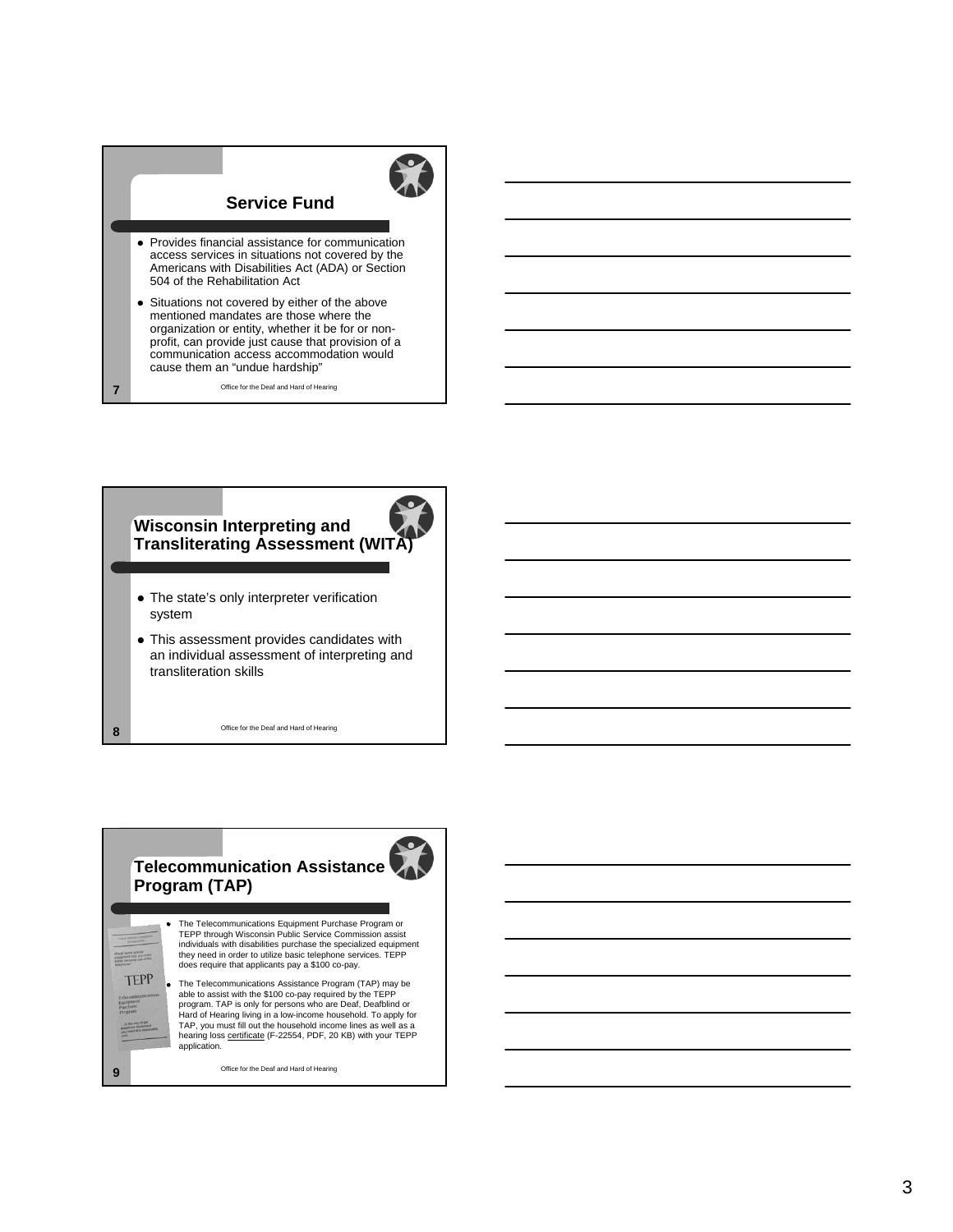

# **Equal Access = Effective Communication**

 Americans with Disabilities Act require most organizations to provide equal access to services or make communication modifications for people who are Deaf, Hard of Hearing and Deaf-Blind

### Examples:

Auxiliary Aids and Services

Office for the Deaf and Hard of Hearing **10**

- Qualified Sign Language Interpreters
- Communication Access Realtime Translation (CART)
- **7** Office for the Deaf and Hard of Hearing

# **Equal Communication Access**

• Legal

- Emergency Care
- **Behavioral Health and Mental Health**
- Health Care
- **•** Educational
- Long-Term Care
- Employment

Office for the Deaf and Hard of Hearing **12**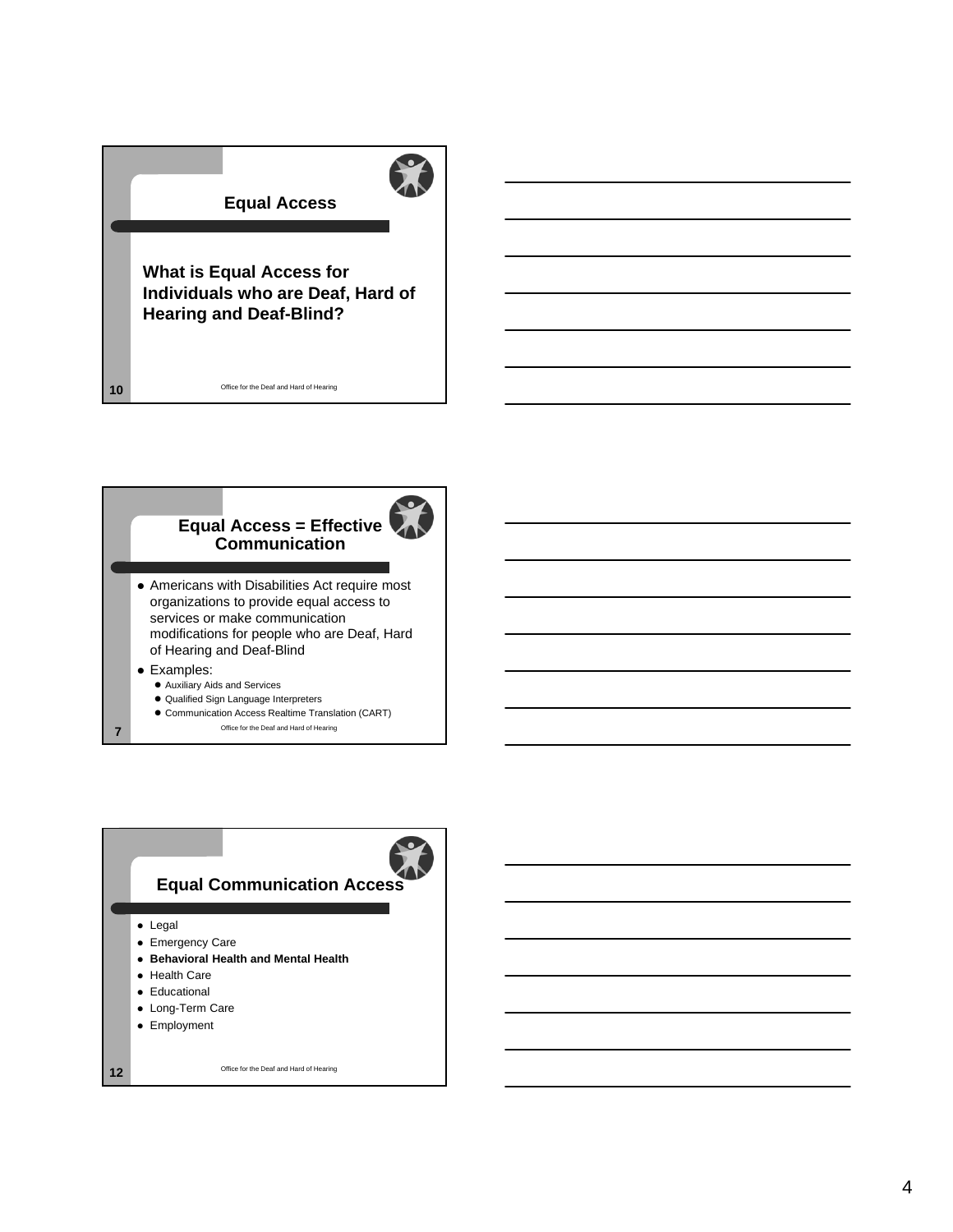## **List of Accommodations**



- Sign Language Interpreters
- Communication Access Real-time Translation
- Video Relay Services/CapTel Services
- Videophone
- Hearing Loop System
- Flashing doorbell
- Closed captions
- Voice amplified phone
- Office for the Deaf and Hard of Hearing **13**

### **Definition of Qualified Interpreter under Americans with Disabilities Act (ADA)**



 $\bullet$ 

- The ADA defines a "qualified" interpreter as one who:
	- Someone who is able to sign to the individual who is deaf what is being spoken by the hearing person and who can voice to the hearing person what is being signed by the person who is deaf.
	- To be qualified, an interpreter must be able to convey communications effectively, accurately, and impartially, and use any necessary specialized vocabulary.

Office for the Deaf and Hard of Hearing **14**





Office for the Deaf and Hard of Hearing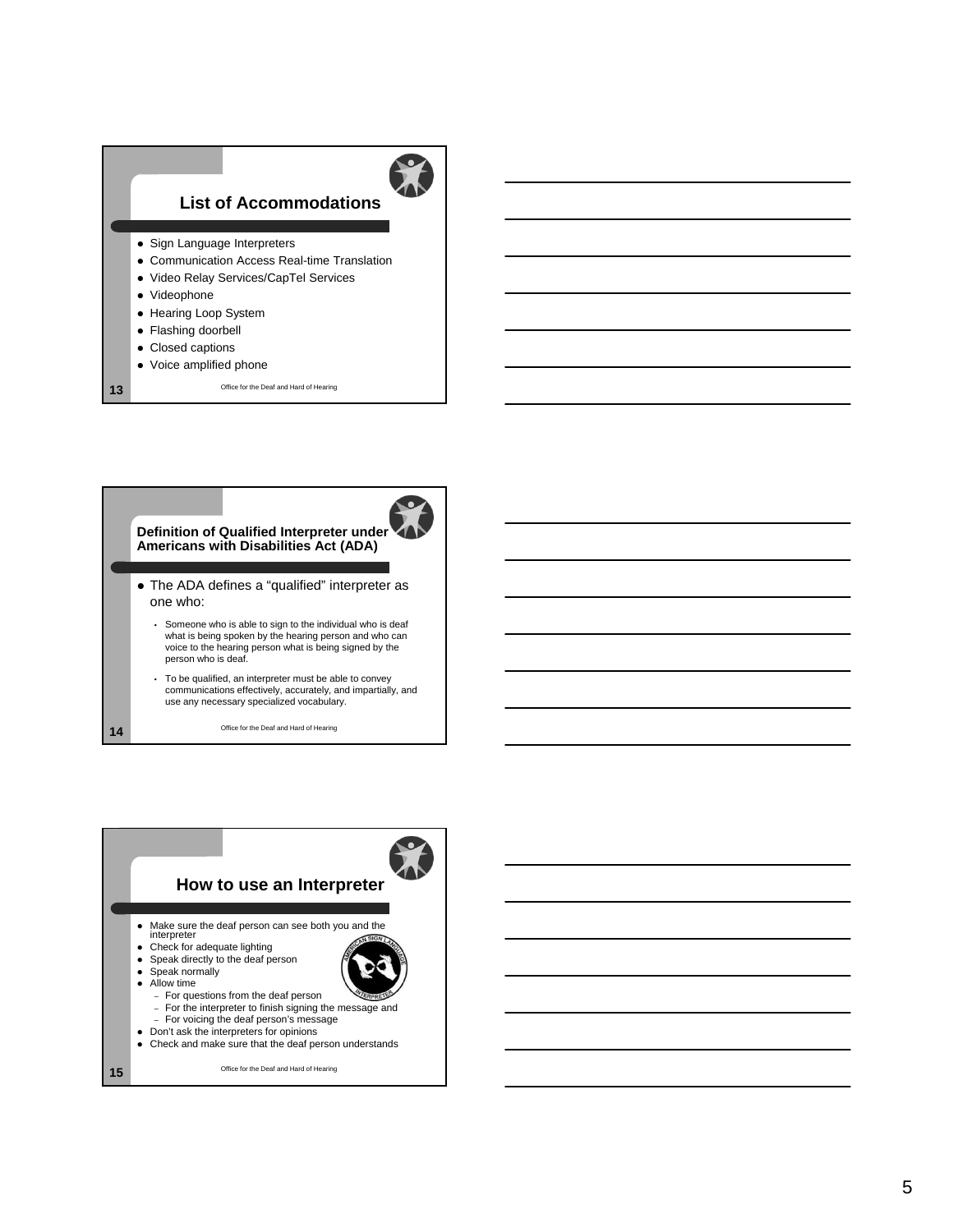





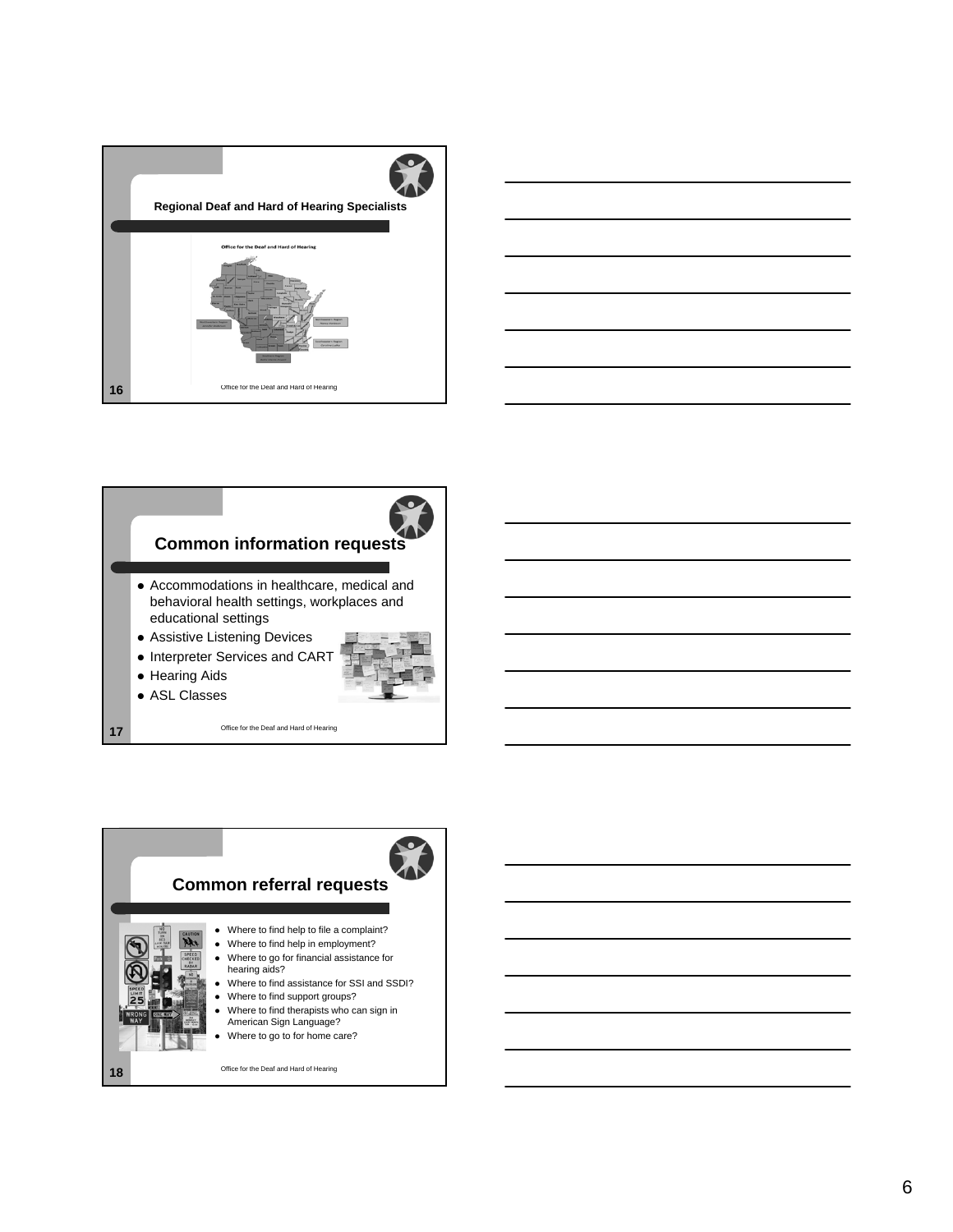





Protecting and promoting the health and safety of the people of Wisconsin **21**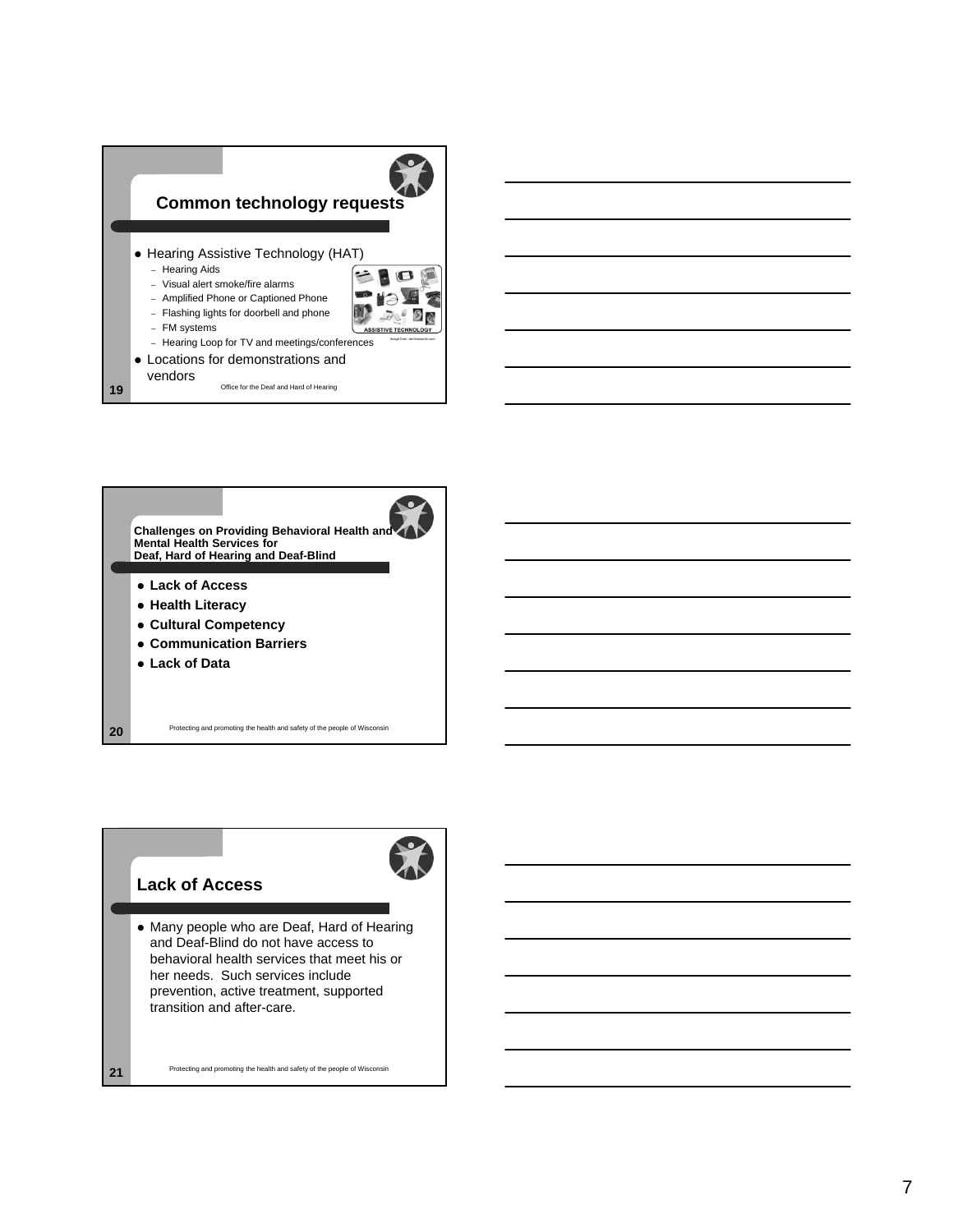# **Health Literacy**

 People who are Deaf, Hard of Hearing and Deaf-Blind and their families do not have a general understanding of behavioral health issues and its associated impact on behavioral and physical health.

Protecting and promoting the health and safety of the people of Wisconsin **22**

## **Cultural Competency**

- The general public is not fully cognizant of the level of cultural sensitivity, training and education that needs to be applied towards Deaf, Hard of Hearing and Deaf-Blind individuals in mental health and substance abuse services and settings.
- People who work in behavioral health do not have a full understanding of Deaf, Hard of Hearing and Deaf-Blind individuals' cultural, linguistic and educational backgrounds and experiences. Protecting and promoting the health and safety of the people of Wisconsin **23**